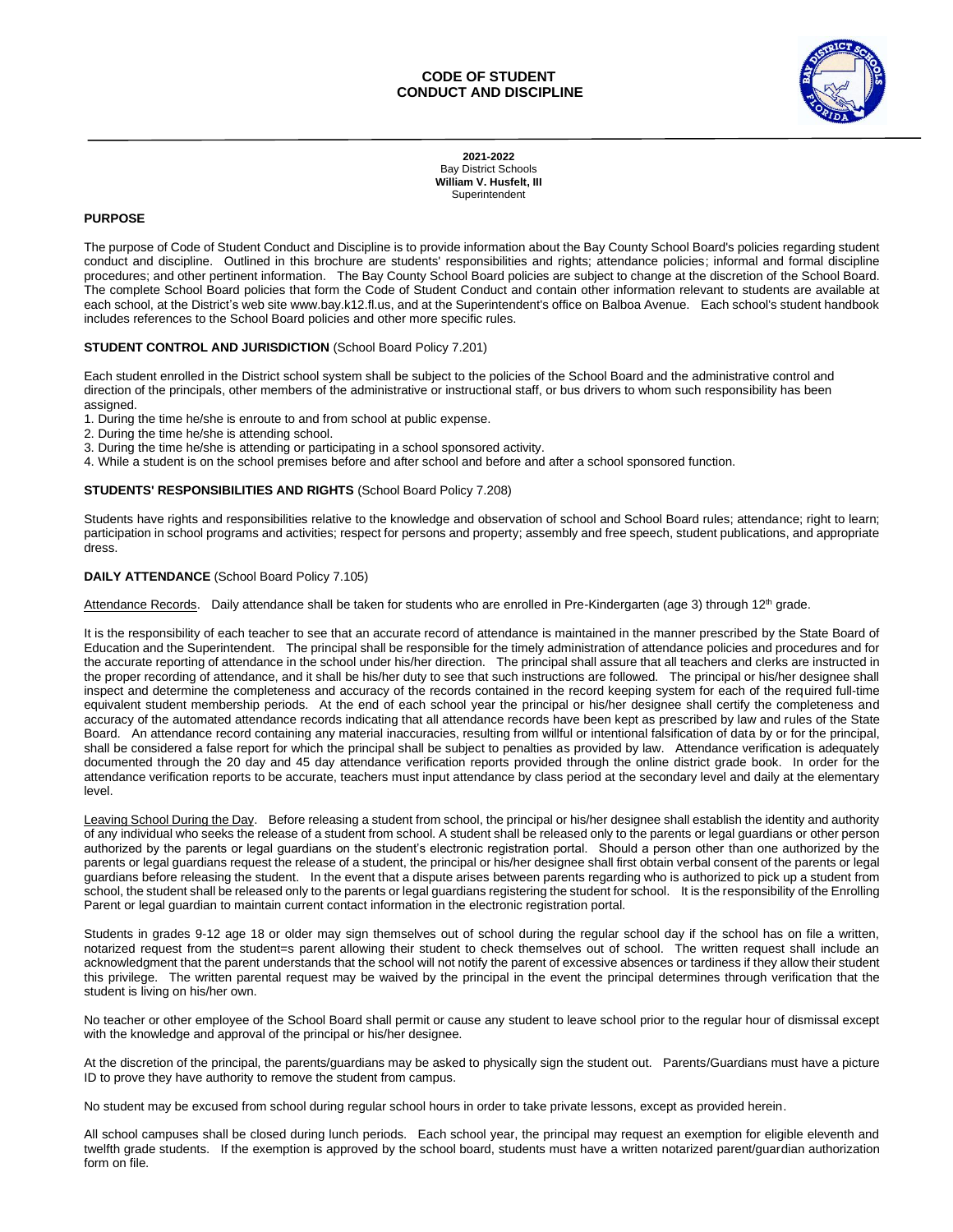No student shall be sent from the campus during the school day to perform errands or to act as a messenger, except with the prior approval of the principal. Approval shall be given only for urgent and necessary school business.

Tardiness. Each student is responsible for regular and punctual class attendance. Students must be inside the classroom by the end of the ringing of the tardy bell in order not to be considered tardy. Students who leave more than 15 minutes before a class is over will be given an Early Departure. Chronic tardiness will be investigated by a designated school representative.

Absences. By the next school day after the absence, it shall be the responsibility of the parents or legal guardians to notify the school regarding the reason for each absence. The school principal or his/her designee shall contact the student's parent or guardian to determine the reason for any absence for which the reason is unknown. Justification will be evaluated based on the policy below regarding excused or unexcused absences. The final decision for approval will rest with the school principal.

Attendance Codes. Absences, Tardies and Early Departures shall be recorded with the following codes, as defined in this policy:

- A Absent (Adult use only-Tom P. Haney Technical Center)
- B Administrative Leave (excused)
- E Excused Absence
- F Family Leave Preapproved (excused)
- H Hospital/Homebound
- I In-School Suspension (excused)

NS - No Show (used only during the beginning of the district school year No Show period as determined by Bay District Management Information Systems (MIS) department)

- O Out-of-School Suspension (unexcused)
- P Present (Adult use only)
- R Religious Leave (excused)
- S School Function Leave (excused)
- T Tardy (unexcused)
- U Unexcused Absence
- V Tardy (excused)
- X Early Departure (≥ 15 minutes)

Excused Absences, Tardies or Early Departures. For an absence to be considered as excused, documentation must be filed with the principal's office within three (3) days of the absence. Excused absences, Tardies or Early Departures may be given for the following reasons:

- 1. Death in the family or other bona fide family emergency.
- 2. Illness of student. A written statement from a physician that the student is under the supervision of the physician and that the student's condition justifies the number of days absent may be required after a total of five (5) days of absences (absences do not have to be consecutive).
- 3. Appointments for medical or dental care (physician's statement required.)
- 4. Visits to licensed therapist.
- 5. Legal reasons.
- 6. Pre-approved family leave. Requests for family leave must be in writing and approved before the student is to be absent and must comply with the following criteria.
	- A. The student must have a C average or higher in all classes for the grading period.
	- B. It must be demonstrated that the leave cannot be taken during school breaks.
	- C. The requested leave cannot be for more than five (5) days per school year and may not be during semester/term exam days and/or during state assessments.

School Function Leave. Students shall be granted School Function Leave (excused leave) for school sanctioned events, including but not limited to:

- 1. School sanctioned activities.
- 2. Approved educational trips.
- 3. Curriculum related field trips with teacher chaperones and with principal approval.
- 4. Functions which the student is administratively recognized as a representative of a school.

Administrative Leave. Students shall be granted Administrative Leave (excused leave) for occasions which the principal feels are appropriate, including but not limited to:

- 1. Trips for college recruitment should be scheduled when school is not in session. The administration may make an exemption if the college has a planned program for a specific day or if the student has a specific appointment with a college official that is validated in writing.
- 2. Trips for military recruitment should be scheduled when school is not in session. The administration may make an exception if the recruiter makes arrangements with an administrator prior to the student being out of school.
- 3. Temporary Administrative Leave of a student, initiated by the principal, prior to the conclusion of a misconduct violation investigation. The principal may temporarily assign a student to Administrative Leave while completing the misconduct violation investigation. When temporary Administrative Leave is necessary, the principal or designee shall inform the parents or legal guardians by the most rapid means (including telephone). As soon as feasible under the circumstances, the principal or designee shall hold a conference with the student or parents or legal guardians.

Religious Leave. Students shall be excused from any examination, study, or work assignment for observance of a religious holiday, religious instruction or because the tenets of his/her religion forbid secular activity at such time. No adverse or prejudicial effects shall result to any student who avails him/herself to the provisions of this rule. Major religious holidays include, but are not limited to: Rosh Hashanah, Christmas, Epiphany, Yom Kippur, Sukkot, Ash Wednesday, Palm Sunday, Shmini Atzeret, Simchat Torah, Good Friday, Easter, Passover, Shavout, Vietnamese New Year, Kwanza, and Ramadan.

1. A student with the written consent of his/her parents or legal guardians, or a student who has attained the age of majority, upon application of the student, may be excused from attendance in school in grades 9-12 for a period not to exceed one (1) hour, during each school day to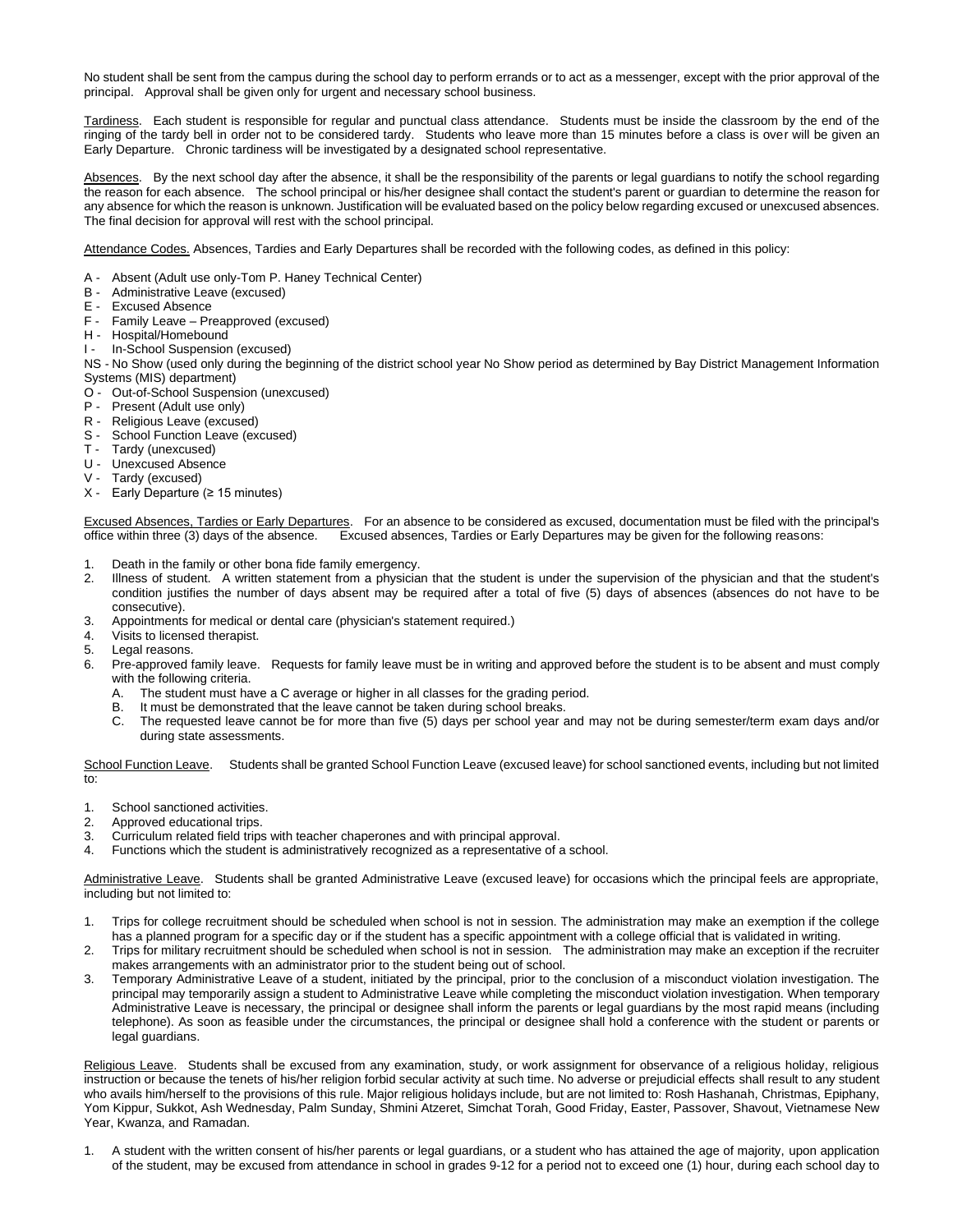participate in religious instruction at his/her place of worship or at any other suitable place away from school property designated by the religious group, church, or denomination. Responsibility for transportation of students released for religious instruction shall be that of the parents or legal guardians. Written consent shall consist of request for the release of the student; assumption of responsibility for the student while off the school campus; and identification of the person or institution to which the student is to be released.

2. Student in grades K-12, upon written request of his/her parents or legal guardian, may be released from school in order to participate in a religious observance.

Unexcused Absences. Unexcused absences are those absences that are not justified according to the rules of this policy by the parent or legal guardian. In addition, truancy, and/or skipping are considered unexcused absences. Skipping class is defined by one or more of the following criteria:

- 1. Failure to check out when leaving school before the end of the official school day.<br>2. Absent from class without parents or legal guardians knowledge and/or permission
- 2. Absent from class without parents or legal guardians knowledge and/or permission.
- 3. Absent from class without teacher knowledge and/or permission.

Unexcused Absences and Athletic Eligibility. If a student has had at least five (5) unexcused absences within a calendar month, or ten (10) unexcused absences within a ninety (90) calendar day period, the principal shall, unless there is clear evidence that the absences are not a pattern of non- attendance, refer the case to the school's child study team to determine if early patterns of truancy are developing. If the attendance child study team, after examining the student's attendance records and seeking input from the parent and the student's teachers, finds that a pattern of non-attendance has developed, they will notify the principal and/or designee who will then notify the student, parent, and athletic director that the student will be suspended from all extra-curricular activities until the end of the current grading period or until the student fulfills the terms of an attendance agreement (FHSAA Policy 9.2.1.1. requires regular school attendance).

Unexcused Absences and Extracurricular Activities. Students with four (4) or more unexcused absences in a 9 week grading period (block schedule) or eight (8) or more unexcused absences in an 18 week grading period (7 period day) shall be placed on Administrative Probation, which shall include denial of participation in extracurricular activities through the end of the current grading period.

Appeals. A parent or student may appeal within five (5) days of notification a decision to classify an absence as unexcused by notifying the principal in writing.

Make Up Work - Excused Absences. Students are expected to make up all work missed during excused absences. The student must contact the teacher on the first day back in school in order to make arrangements to make up the work within five (5) school days. The teacher and/or the principal may grant additional time for making up work if warranted by the individual situation. All assignments including tests and exams announced in advance of the student's absence must be made up on the day the student returns to school. Teachers have the prerogative to require a student on school or administrative leave to complete work assigned in advance of the leave.

Makeup Work - Unexcused Absences. Students are responsible for making up all work missed, including tests and exams, during an unexcused absence. If the unexcused absence is due to a suspension of one to three (1-3) days, the student must contact the teacher upon the student's return to class to make arrangements to make up within five (5) school days work missed. Parent(s)/guardian(s) of students suspended for more than three (3) days are responsible for contacting the school by the end of the third day of suspension and obtaining the missed work assignments. All work must be completed and returned to the classroom teacher upon the student's return to school.

Attendance Incentive. Students on a block schedule in grades 9-12 with perfect attendance including the day of the exam in a 9 week grading period and an average of 85% and above or students in grades 9-12 with no Unexcused Absences and no more than three Excused Absences including the day of the exam in a 9 week grading period and an average of 90% or above may elect to drop the semester exam or a test or project grade from the current grading period which does not count for more than 1/7 of the student's grade in that class within the current grading period. Students on a seven period day in grades 9-12 with perfect attendance including the day of the exam in an 18 week grading period (7 period day) and an average of 85% and above or students in grades 9-12 with no Unexcused Absences and no more than six Excused Absences including the day of the exam in an 18 week grading period and an average of 90% or above may elect to drop the semester exam or a test or project grade from the current grading period which does not count for more than 1/7 of the student's grade in that class within the current grading period. However, the student may not, under this provision, choose to drop the final exam grade unless the student's numerical score on the final exam is within 20 points on a scale of 1-100 of the student's numerical grade for the course prior to the exam unless the student has maintained an A or B average for both grading periods. These students must sit for the semester exam, but may choose to drop their exam grade regardless of the 20 point rule described above. A student may only drop a test which the student has taken or a project which the student has turned in for grading. This provision does not permit students to exempt the taking of tests or participating in projects. School Leave and Religious Leave shall not count as an absence for the purpose of this section.

- 1. Any student who is placed in in-school or out-of-school suspension during the 9 week grading period shall not be eligible under this policy to drop any test or project grade.
- 2. Any student who has three (3) unexcused tardies in a class during the 9 week grading period (block schedule) or six (6) unexcused tardies in a class during the 18 week grading period shall not be eligible under this policy to drop any test or project grade.
- 3. Any student who transfers into a District school or a student who transfers from one school to another in Bay County shall not be eligible to drop any test or project for the 9 week grading period of their transfer.

Minimum Attendance. A student may be in jeopardy of being retained if he/she fails to attend school for at least 160 days in a school year.

# **STUDENT DRESS CODE AND GROOMING** (School Board Policy 7.209)

Appropriate dress is the primary responsibility of the student and his/her parent or guardian. In order to promote safety, personal hygiene, academic well-being, and moral development, students shall be expected to comply with reasonable requirements relating to dress, grooming and personal appearance. Students are expected to come to school dressed appropriately with proper attention having been given to personal cleanliness, grooming, and neatness of dress.

The following is the dress code for grades K-12 except students at Margaret K. Lewis and Tom P. Haney Technical Center.

The dress code policy applies from the time the student arrives on campus until the end of the school day and at all school activities during the school day. Exceptions may be made by the principal for field trips or other special activities (examples: Honors and Awards ceremonies).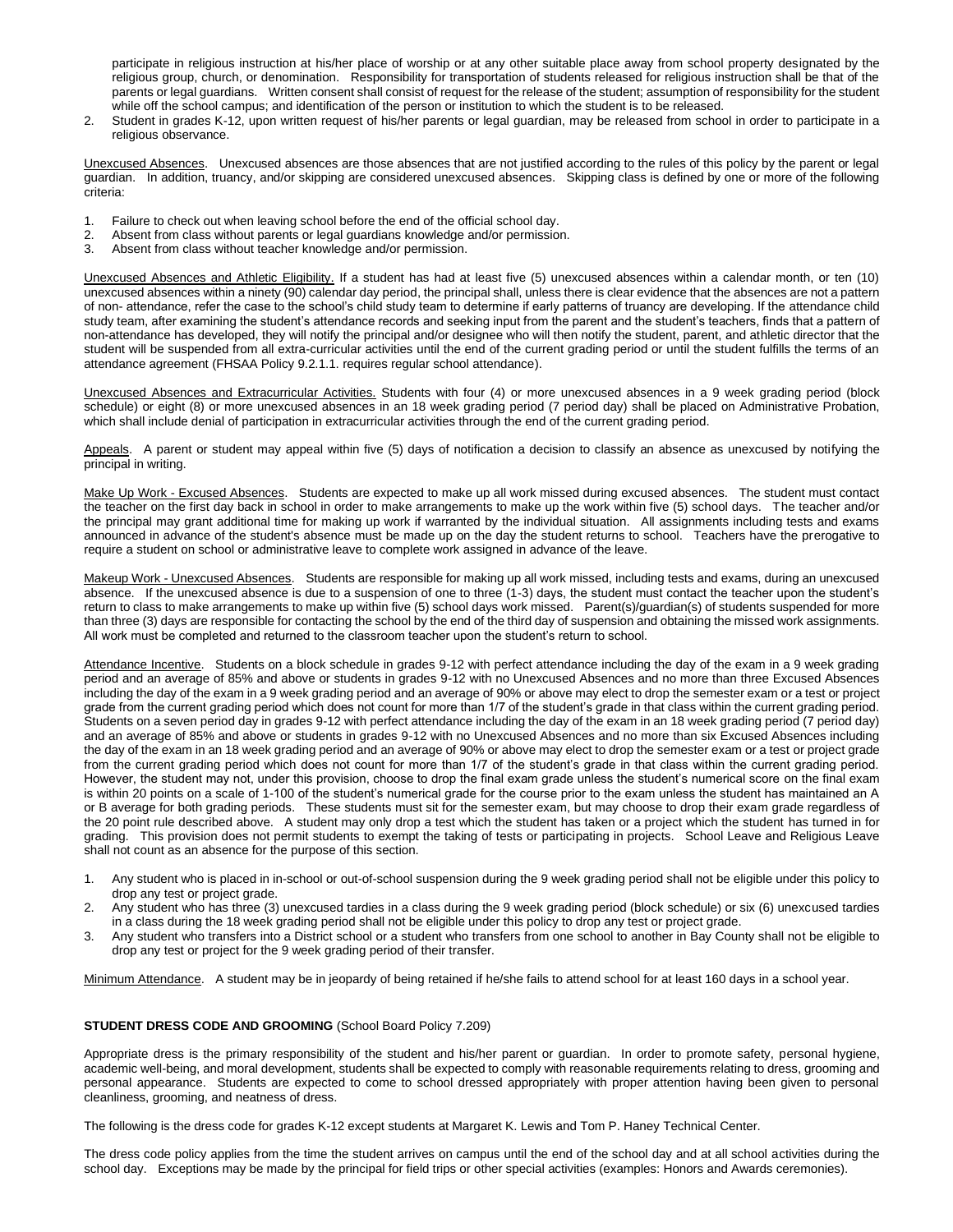#### Tops:

- All tops must be unaltered and appropriately fitted with sleeves; cannot be so sheer or tight as to reveal underwear or body parts
- Collared or crewneck tops only; scoop or v-neck shirts will not be permitted
- School approved T-shirts (club, spirit, etc) are permitted
- School colors preferred and encouraged
- Students in grades K-5 th: any solid color or print patterns; manufacturer's graphics or logos permitted
- Students in grades  $6<sup>th</sup>$ -12<sup>th</sup>: any solid color or print patterns; No graphics or logos except for a small manufacturer's trademark
- Students may layer their tops; however, all visible tops including camisoles or undershirts must be in solid colors

#### Bottoms:

- Bottoms must be any solid color
- Bottoms must be appropriately fitted and seated at the waist; cannot be so sheer or tight as to reveal underwear or body parts
- No shorts, skirts or dresses shorter than five inches (5") above the kneecaps as measured standing up, (K–5 students may wear jumpers)
- Any pants with holes, rips, or tears 5 inches above the kneecaps are not permitted
- Dresses with sleeves (underarm must be covered) must be a solid color or print patterns but no graphics
- Small manufacturer's trademark and minimal embellishments are acceptable
- Fitness pants such as leggings, yoga pants, exercise tights, etc. are permitted but must be covered with a top that reaches fingertip length when arms are at sides

### Shoes:

- Closed toes and closed backs preferred
- Sandals with back or back strap for grades K-5 only
- No bedroom shoes, flip-flops, shower shoes, slides or beach footwear
- Sweaters/Sweatshirts/Hoodies:
	- Long-sleeved sweaters, sweatshirts, or hoodies must be a solid color or print patterns but no graphics (unless school approved spirit or club)
	- Small manufacturer's trademark is acceptable
	- Hood may not be worn indoors or in covered hallways

Note: School approved means clothing carries school logo and is in school colors.

### Cloth Face Coverings:

- Cloth face coverings may be worn by students as necessary for health and safety
- Coverings must be solid colors or school approved
- Coverings may not cover eyes or tops of head
- Students will assume full responsibility for their own personal cloth face coverings

#### Other:

- Scarves must be worn appropriately around the neck or shoulders (accessory item only; no bandanas)
- No head wear except sunglasses. Hats or other sun-protective wear to only be worn while students are outdoors during school hours (not during class changes); however, at all other times, the sun-protective items must be properly stored by the student in pockets, purse, locker or backpack
- No jewelry or accessory that may be used as weapons such as chains or spiked jewelry
- Jackets/Coats must have either buttons, zippers or snaps that are from top to bottom. Jackets can be any color. Jackets may be worn in the classroom at the discretion of the teacher.
- Students participating in extracurricular activities shall conform to the standards of this policy while attending classes during the regular school day. Cheerleaders may wear their uniforms when required for participation in school sanctioned activities. Athletes may wear the team jerseys on game days with appropriate uniform bottoms.
- Earbuds Principals are granted discretion of authority necessary to implement a technology policy (including earbuds/headphones) that best meets the needs of their campuses. In order for students to be made aware of security announcements or other hazardous situations in a timely manner, it is expected that all students will adhere to single earbud use while on campus, at school-sponsored events and on school-sponsored transportation. Earbuds are permitted during supervised testing situations.

Exceptions to wearing dress code attire are permitted when:

- A student wears a uniform of a nationally recognized youth organization, such as the Boy Scouts or Girl Scouts, on regular meeting days;
- A student wears a costume, special clothing or attire necessary for participation in a school-sponsored or extracurricular activity provided the clothing complies with District policy.
- The dress code guidelines violate a student's sincerely held religious belief. Students enrolled in special programs such as on-the-job vocational training, or participating in school activities which require additional standards of dress or grooming shall comply with such additional standards. When applicable, students shall be required to "dress out" and wear physical education uniforms prescribed by the school.
- A reasonable accommodation is needed to address a student's disability or medical condition. A request in writing shall be made to the principal by the student's parent/guardian.

Discipline for violating this policy shall be as follows:

- First and second offense consequences are: notification of parent or guardian; change of inappropriate attire;
- Consequences for subsequent offenses may include one or more of the following at the discretion of the principal:
	- A. notification of parent or guardian;
	- B. change of inappropriate attire;
	- C. one to three days of in-school or out-of-school suspension; or
	- D. three days after school detention, if available.
- The fourth and subsequent offenses are willful disobedience which will result in further disciplinary action, which may include out of school suspension or expulsion;
- Any absence resulting from a violation of the Student Dress Code will be considered an unexcused absence.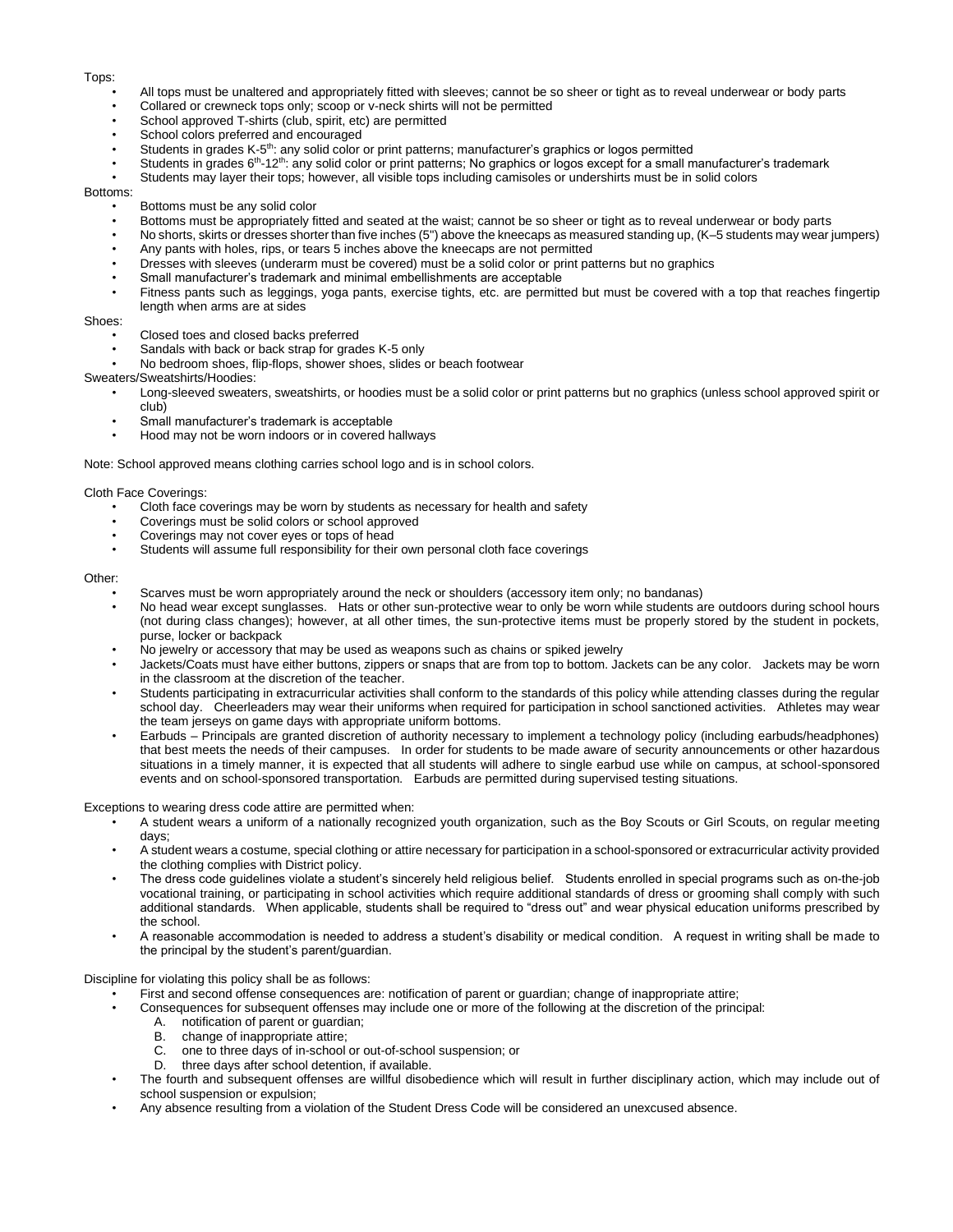### Prohibited Attire at all Schools

Each student is expected to dress appropriately in such a manner that is respectful to self and others. Dress and grooming shall be clean, healthy and safe, and shall not be permitted to disrupt the teaching and learning environment. Attire and accessories that are prohibited include, but are not limited to:

- Clothing that exposes underwear or body parts
- Fishnet tights
- **Garters**
- Halloween costumes or anything perceived as a dress up costume
- Sleepwear, pajamas, or other bedroom clothes
- Beach wear or bathing suits
- Visible undergarments including camisole tops or undershirts
- Animal tails
- Any clothing or accessory item that causes a disruption to the learning environment

Any student who violates this specific policy of prohibited attire is subject to the following disciplinary actions:

- For a first offense, a student shall be given a verbal warning and the school principal shall call the student's parent or guardian.
- For a second offense, the student is ineligible to participate in any extracurricular activity for a period of time not to exceed five (5) days and the school principal shall meet with the student's parent or guardian.
- For a third or subsequent offense, a student shall receive an in-school suspension pursuant to §1003.01(5), Florida Statutes for a period not to exceed three (3) days, the student is ineligible to participate in any extracurricular activity for a period not to exceed thirty (30) days, and the school principal shall call the student's parent or guardian and send the parent or guardian a written letter regarding the student's in-school suspension and ineligibility to participate in extracurricular activities.

Any interpretation of the dress code that is required of this policy shall be the responsibility of the principal of each school. The Superintendent is authorized to make the final decision regarding the interpretation, application and enforcement of this policy and to make certain that it is being uniformly applied and enforced at each of the schools within the District.

The Superintendent can add dress code requirements based upon the unique needs of the population served at a school.

# **STUDENT DISCIPLINE** (School Board Policy 7.203)

It is the policy of the School Board that there shall be no tolerance of misbehavior. Schools and teachers may develop individual rules and disciplinary practices which supplement the School Board rules but do not conflict with those rules. Discipline should be applied after consideration of the eventual effect on the behavior of the student and should promote improved conduct. Students shall be subject to the provisions of this policy while attending school or on school premises, at any school function, or on any school sponsored transportation, or under the supervision of School Board personnel, whether on or off campus. Students may be subject to discipline even if that conduct occurs on property not owned or controlled by the School Board, or conduct that, regardless of where it occurs, is directed at a Board official or employee, or the property of such official or employee. Parents, legal guardians or adult students will be financially responsible for any damage to school property. A student's academic grade shall not be reduced as a disciplinary measure. In accordance with this policy, violent or disruptive students may also be assigned to an alternative educational program or referred for mental health services.

# Behavior Qualifying for Minor Disciplinary Measures.

Minor disciplinary offenses are those acts of misconduct which interfere with orderly classroom procedures, school functions, extracurricular programs, or approved transportation, do not seriously endanger the health and safety of others or a student's own learning process. Following is a non-inclusive list of actions which shall result in Minor Disciplinary Measures.

- **Absences**
- Disrespect for school staff
- Distribution of unauthorized materials
- \*Eating or drinking on the bus
- **Excessive talking**
- Failure to follow instruction or direction of administrator/teacher/staff
- \*Failure to wear seat belt
- Libelous statements
- \*Loading or unloading on unassigned bus or bus stop
- Loss or damage of materials belonging to the school
- Minor disruption of class or school activities
- \*Not in assigned bus seat
- \*Out of seat without permission while bus is in motion
- Possession or use of skateboards
- Skipping class or off campus without permission
- **Tardiness**
- \*Talking while lights are on at railroad crossing
- Teasing and horseplay
- Unauthorized assembly
- Unauthorized use of school property
- Violations of School Board policy regarding computer and Internet usage

\* The behaviors starred are identified as Minor Disciplinary Offenses that occur on district approved transportation.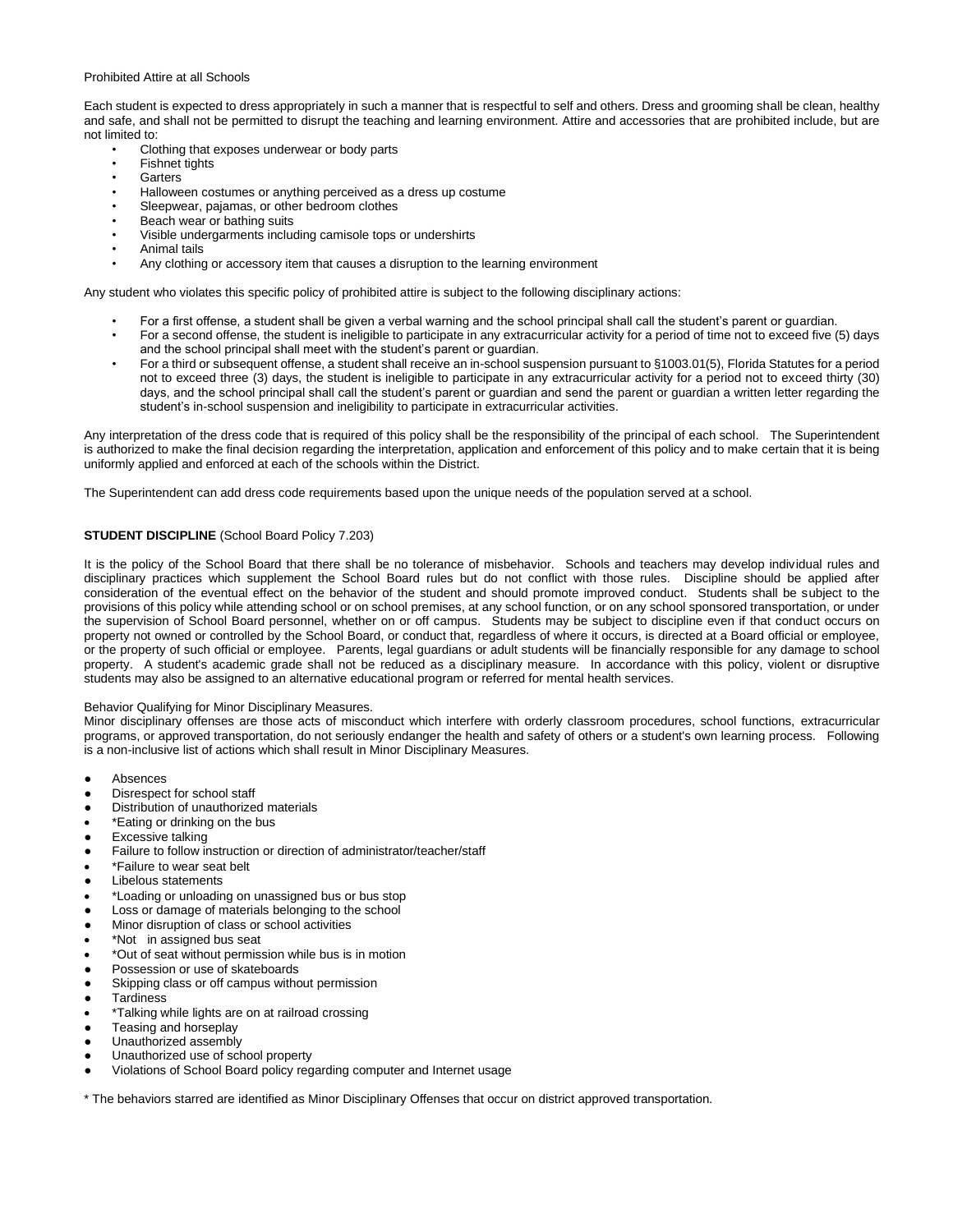Minor Disciplinary Measures. Behavior qualifying for Minor Disciplinary Measures may result in any of the following as deemed appropriate by an administrator or teacher.

- Verbal Correction
- Counseling
- Parental Contact
- **Administrative Probation**
- Detention
- In-School Suspension
- Work Detail (with parental consent)
- Seat re-assignment

# **Behavior Qualifying for Major Disciplinary Measures.**

Behavior requiring Major Disciplinary Measures are more serious acts of misconduct including repeated acts of misconduct, serious disruptions of the orderly conduct of the school, or threats to the health, safety and property of self or others. Examples of more serious misconduct which may require Major Disciplinary Measures include but are not limited to the following as deemed appropriate by an administrator.

Aiding and abetting another person in committing an act which would be a violation of School Board policy

Any posting through the connection or use of wireless devices or internet including, but not limited to, blogs, social networks, emails, or texts that causes a foreseeable risk of substantial disruption to the work or discipline at a district facility

- Assault (threat of physical harm)
- Attempting to or gaining unauthorized access to school's or the district's computers or network
- **Battery**
- \*Breaking and entering
- \*Bullying, Harassment, or Cyberstalking as defined herein
- **Bus conduct violation**
- Cheating or plagiarism, including unauthorized grade changes
- \*Commission of any felony
- Class disturbance or disruptive behavior
- Damage to personal property of students or staff members
- **Excessive tardies**
- \*Extortion
- \*Falsely activating a fire alarm
- Failure to report to a school assigned under an Administrative Placement or Alternative Placement in lieu of Expulsion
- Failure to report to or refusal to accept detention or work detail
- Fighting (mutual altercation)
- \*Fighting resulting in bodily harm
- **Forgery**
- Harassment and/or physical or verbal abuse or bullying of students
- \*Hazing
- \*Indecent exposure
- Insubordination or defiance

Intentional false accusations that jeopardize the professional reputation, employment, or professional certification of a teacher or other member of the school staff

- Intimidation
- \*Larceny or theft of personal or school property
- \*Lewd or lascivious behavior
- **Lying to school officials**
- Motor vehicle infraction
- Obstruction of an investigation by school officials or other authorities
- \*Participation in or leading a riot or disturbance
- \*Participation in secret societies, including gangs
- Possession of any device designed to expel a projectile by air or gas

● \*Possession, sale, use or under the influence of any controlled substance under Chapter 893, Fla. Stat., any counterfeit controlled substances as defined in §831.31, Fla. Stat., model glue or other inhalant, or any over-the-counter or prescription drug, medication, supplement, or alcohol or commercial non-alcoholic beverage as advertised by the beer and liquor industries, or the possession, use or sale of any paraphernalia designed for use of such substances

- \*Possession, use or sale of dangerous articles, or chemical propellant sprays
- \*Possession, use or sale of fireworks or other destructive devices
- Possession, use or sale of matches or cigarette lighters except at Tom P. Haney Technical Center by any adult student
- Possession, use or sale of tobacco products of any kind (both smoking and non-smoking) or electronic cigarettes
- \*Possession of knives of any type, razor blades, box cutters, or similar devices
- Possession, sale, or distribution of pornographic material
- Public display of affection
- \*\*Putting belongings or any part of the body outside of the bus window while the bus is in motion
- \*Robbery
- Rude or obscene behavior and/or language (profanity)
- \*Sexual offenses
- \*Sexual harassment
- \*\*Throwing objects in/out of the bus
- **Trespassing**

Unauthorized alteration or changing, or aiding and abetting or participating in the alteration or changing of a student's grades or attendance records

- Unauthorized possession of radios, tape decks, or any other audio equipment
- Unauthorized use of a free and/or reduced lunch number
- Unauthorized entrance on grounds of another school or campus
- Use of wireless communications devices in violation of School Board Policy 7.311
- \*Vandalism or defacement of school/district property
- Violation of vehicle use or parking regulations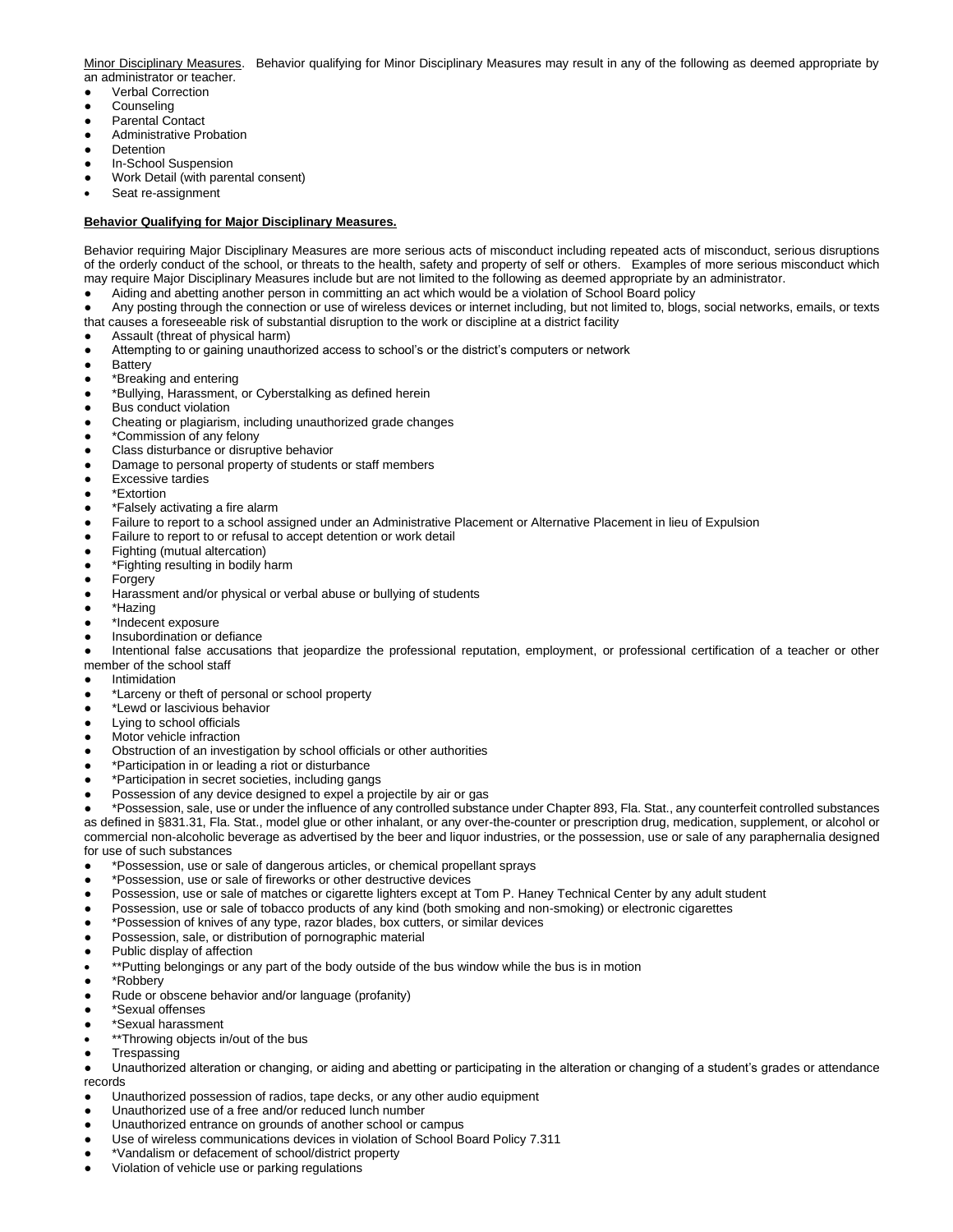- Violation of requirements of detention or work detail
- Violation Behavior Contract in Lieu of Expulsion
- Violation of a Re-entry Behavior Contract

\*The behaviors starred are identified as SESIR incidents and are considered serious threats to school safety.

\*\* The behaviors double starred are identified as Major Disciplinary Offenses that occur on district approved transportation.

Major Disciplinary Measures. Behavior qualifying for major disciplinary measures may result in any of the disciplines under Minor Disciplinary Measures, as well as the following as deemed appropriate by an administrator:

- Out-of-School Suspension
- \*Bus Suspension
- Administrative Placement (documented pattern of minor behavioral issues)
- Alternative Placement in lieu of Expulsion
- **Expulsion**
- \*Bus Expulsion

\*Disciplinary Measures for Major Disciplinary Offenses that occur on district approved transportation.

# **Zero Tolerance**

### **Any disciplinary action taken against a student who violates this zero-tolerance policy must be based on the particular circumstances of the student's misconduct.**

### **Behavior Qualifying for Discipline based upon Zero Tolerance**

Behavior which shall result in a 1-10 day suspension and may result in expulsion: possession, sale, use or under the influence of any controlled substance under Chapter 893, Fla. Stat. any counterfeit controlled substance as defined by §831.31, Fla. Stat., model glue, other inhalant, or alcohol. However, a principal may, at his/her absolute discretion, reduce the length of the out of school suspension if the student is a first time alcohol or drug offender who possesses or is under the influence of any substance controlled under §893, Fla. Stat., or is under the influence of model glue or other inhalant or alcohol. **This option is only available to the principal for small amounts of a controlled substance which the principal determines is for the student's individual use and not for distribution, delivery or sale to other students.**

2. The Superintendent has the authority in drug or alcohol cases to offer the student an Alternative Placement in lieu of Expulsion under this policy.

Felony possession or sale, regardless of quantity, shall result in a ten (10) day suspension and may result in expulsion. Any student who is a first time offender who is subject to discipline or expulsion for unlawful possession or use of any substance controlled under Fla Stat. Chapter 893 may be entitled to a waiver of the discipline or expulsion:

a. If the student divulges information leading to the discipline or arrest of the person who supplied such controlled substance to him/her, or if the student voluntarily disclosed his/her unlawful possession of such controlled substance. Any such information divulged which leads to an arrest and conviction is not admissible in evidence in a subsequent criminal trial against the student divulging such information or

b. If the student commits him/herself, or is referred by the court in lieu of sentence, to a state-licensed drug abuse program and successfully completes the program.

4. Behavior which shall result in a ten (10) day suspension and expulsion and referral for criminal prosecution:

- Homicide (murder, manslaughter);
- Sexual battery;
- Robbery or attempted robbery;
- Aggravated battery;
	- Battery or aggravated battery on a teacher or other school personnel;
- Kidnapping or abduction;
- Arson;
- Possession, use, or sale of any explosive device.

5. Behavior which shall result in a ten (10) day suspension, expulsion for no less than one (1) full year and a referral for criminal prosecution:

Possession, use or sale of a firearm or weapon. This includes a firearm or weapon found in a student's vehicle, either at school or at a school sponsored event. The student shall be considered to be in possession of the firearm or weapon if it is determined by the principal, based upon evidence, that the student knew of the presence of the firearm or weapon in the vehicle. The School Board specifically waives the exception in §790.115(2)(a)(3) for purposes of student and campus parking privileges.

A student shall not be subject to mandatory expulsion proceedings if it is determined by the Superintendent or the School Board (1) that the student was unaware he/she was in possession of the weapon or firearm, or (2) the student immediately returned the firearm or weapon to the person who gave it to him/her, or (3) if the student took the weapon or firearm to a staff member or was in the process of taking it to a staff member.

Any threat, regardless of the location from which it is made, to throw, project, place or discharge any destructive device with intent to do bodily harm to any person or with intent to do damage to any property of any person, or the making of a false report with intent to deceive, mislead, or otherwise misinform any person, concerning the placing or planting of any bomb, dynamite, or other deadly explosive or concerning the use of firearms in a violent manner involving school or school personnel's property, school transportation, or a school-sponsored activity.

Note: Simulating a firearm or weapon while playing or wearing clothing or accessories that depict a firearm or weapon or express an opinion regarding a right guaranteed by the Second Amendment to the United States Constitution is not grounds for disciplinary action or referral to the criminal justice or juvenile justice system under Section 1006.07 or Section 1006.13, Florida Statutes. Simulating a firearm or weapon while playing includes, but is not limited to:

- 1. Brandishing a partially consumed pastry or other food item to simulate a firearm or weapon.
- 2. Possessing a toy firearm or weapon that is 2 inches or less in overall length.
- 3. Possessing a toy firearm or weapon made of plastic snap-together building blocks.<br>4. I lising a finger or band to simulate a firearm or weapon
- Using a finger or hand to simulate a firearm or weapon.
- 5. Vocalizing an imaginary firearm or weapon.
- 6. Drawing a picture, or possessing an image, of a firearm or weapon.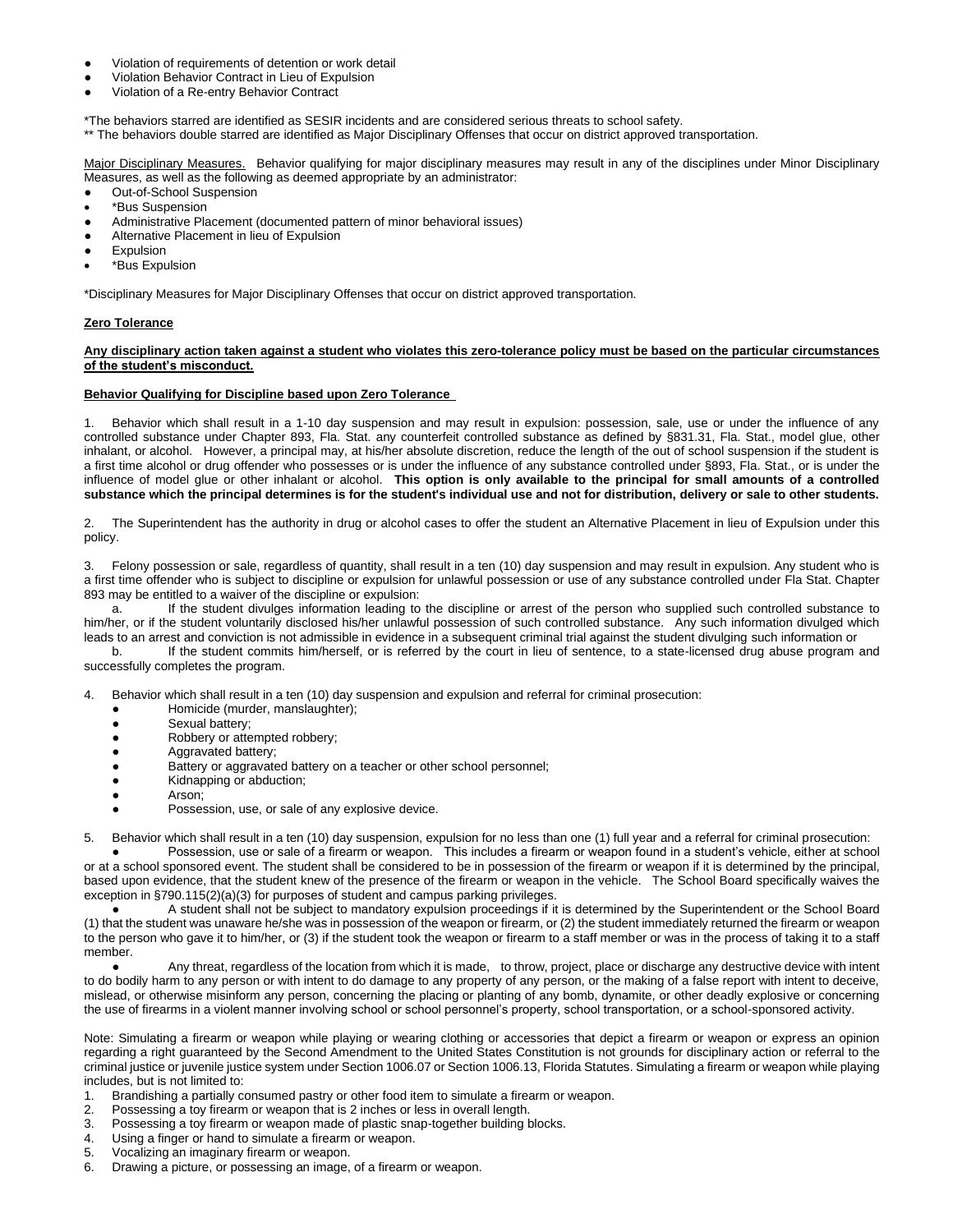7. Using a pencil, pen, or other writing or drawing utensil to simulate a firearm or weapon.

However, a student may be subject to disciplinary action if simulating a firearm or weapon while playing substantially disrupts student learning, causes bodily harm to another person, or places another person in reasonable fear of bodily harm. The severity of consequences imposed upon a student, including referral to the criminal justice or juvenile justice system, must be proportionate to the severity of the infraction and consistent with district school board policies for similar infractions. If a student is disciplined for such conduct, the school principal or his or her designee must call the student's parent. Disciplinary action resulting from a student's clothing or accessories shall be determined pursuant to Policy 7.209 unless the wearing of the clothing or accessory causes a substantial disruption to student learning, in which case the infraction may be addressed in a manner that is consistent with district school board policies for similar infractions.

Any item that may not be possessed or used by a student under this policy shall be confiscated by the principal. If appropriate, the prohibited item shall be given to the proper law enforcement agency. Otherwise, if possession of the item is legal, the item shall be given to the student's parent or guardian after the conclusion of all disciplinary action against the student

If the Superintendent after reviewing the particular circumstances, determines that the behavior poses a serious threat to school safety, the Superintendent shall recommend expulsion of the student to the School Board.

**Zero Tolerance Criminal Referrals**. All actions which are determined by this policy to be serious threats to school safety, shall be reported to law enforcement.

This zero tolerance policy does not require the reporting of petty acts of misconduct and misdemeanors to a law enforcement agency, including, but not limited to, disorderly conduct, disrupting a school function, simple assault or battery, affray, theft of less than \$300, trespassing, and vandalism of less than \$1,000.00.

# **Out-of-School Suspension**.

A student may be suspended from school by the principal or his/her designee for violation of any behavior qualifying for Major Disciplinary Measures. A good faith effort shall be made by the principal or his/her designee to employ parental assistance or other alternative measures prior to suspension or expulsion except in the case of emergency or disruptive conditions which require immediate suspension or expulsion.

# **Bus Suspension or Expulsion**

A student may be suspended or expelled from district approved transportation by the principal or his/her designee for violation of any behavior qualifying for Major Disciplinary Measures. A good faith effort shall be made by the principal or his/her designee to employ parental assistance or other alternative measures prior to suspension or expulsion except in the case of emergency or disruptive conditions which require immediate suspension or expulsion. During the period of suspension or expulsion, it is the responsibility of the parent or legal guardian to provide transportation to and from school for the student.

**Determination of Out-of-School Suspension or Bus Suspension**. To determine whether out-of-school suspension or bus suspension is appropriate and to decide the length of suspension, the principal or his/her designee shall review the student's individual record and consider:

- 1. The facts and the seriousness of the conduct leading to consideration for suspension;
- 2. The student's age, grade and past disciplinary record; and
- 3. Possible effectiveness of other forms of discipline in correcting behavior.

**Procedures for Out-of-School Suspension or Bus Suspension**. The following procedures shall be utilized in suspending a student, including those instances in which there is also a recommendation for expulsion to the Superintendent.

- 1. The principal or his/her designee may suspend a student only in accordance with the rules of the School Board.
- 2. The principal or his/her designee shall make a good faith effort to immediately inform a student's parents or legal guardians by telephone of a student's suspension and the reasons for the suspension.
- 3. Each suspension and the reasons for the suspension shall be reported in writing within 24 hours to the student's parents or legal guardians by United States mail, or by hand delivery. The notice shall contain:
	- A. The nature of the offense;
	- B. The date of the offense, beginning date of suspension, and the date on which the student may return to school; and
	- C. Any conditions involving suspension, such as reduction of the suspension following a conference and assurance from the student of a change in attitude.
- 4. Each suspension and the reasons for the suspension shall be reported electronically within 24 hours to the Superintendent.
- 5. At a conference, the student shall be given both oral and written notice of the charges and given an opportunity to present his/her side of the story prior to suspension.
- The principal may temporarily suspend a student prior to a conference when, in his/her judgment, the safety or health of students, staff or other persons in the school may be threatened by the continued presence of the student. When temporary suspension is necessary, the principal shall inform the parents or legal guardians by the most rapid means (including telephone). As soon as feasible under the circumstances, the principal shall hold a conference with the student or parents or legal guardians.
- 7. Upon request, the parents or legal guardians will be given an opportunity for an informal hearing with the principal or his/her designee within 48 hours of the request (excluding Saturday, Sunday and school holidays).

# **Out-of-School Suspension on the Basis of Felony Charges Off School Property**.

Any student formally charged with a felony, or with a delinquent act which would be a felony if committed by an adult, by a proper prosecuting attorney for an incident which allegedly occurred on other than public school property, and that incident is shown, in an administrative hearing with proper notice to the parents or legal guardians, to have an adverse impact on the educational program, discipline or welfare of the school in which the student is enrolled, shall be subject to suspension in accordance with §1006.09, Fla. Stat. until determination of the case by a court of competent jurisdiction. Any student who is suspended as a result of such proceedings may be suspended from all classes of instruction on public school grounds during regular classroom hours for a period of time, which may exceed ten (10) days, as determined by the Superintendent. Such suspension shall not affect the delivery of educational services in a daytime alternative education program, or an evening alternative education program, where appropriate. If the court determines that the student did commit the felony or delinquent act which would have been a felony if committed by an adult, the School Board shall have the authority to expel the student, provided that expulsion under this subsection shall not affect the delivery of educational services to the student in any residential, nonresidential, alternative, daytime, or evening program outside of the regular school setting. Any student who is subject to discipline or expulsion for unlawful possession or use of any substance controlled under Chapter 893 of the Florida Statutes may be entitled to a waiver of the discipline or expulsion in accordance with § 1006.09(2)(a)-(b), Fla. Stat.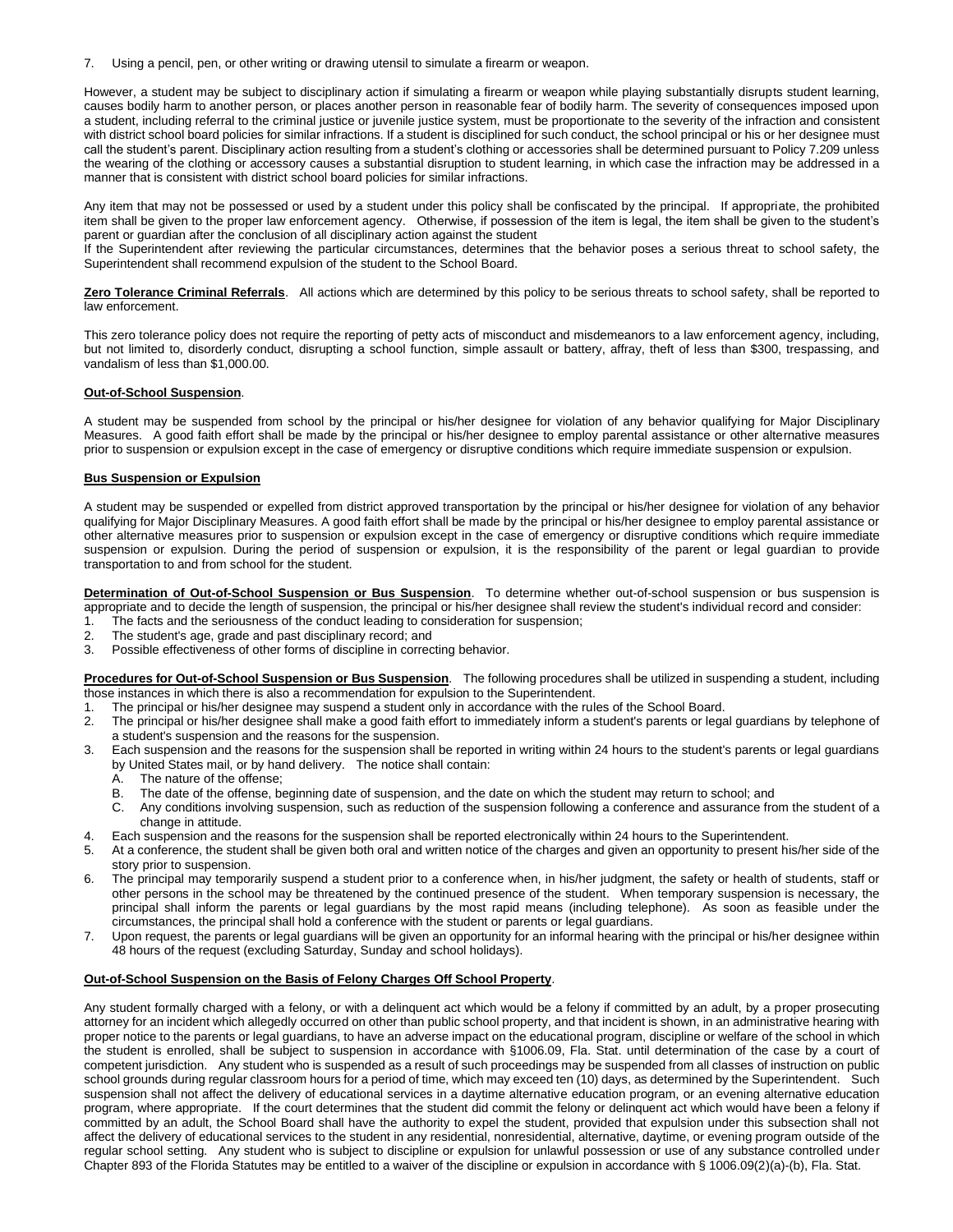**Procedures for Out-of-School Suspension on the Basis of Felony Charges Off School Property**. The following procedures shall be utilized by the principal in instituting and conducting an administrative hearing in the suspension of a student on the basis of felony charges:

- 1. Upon receiving proper notice from the State Attorney that a student has been formally charged with a felony, the principal shall immediately notify the parents or legal guardians of the student, in writing, of the specific charges against the student and of the right to a hearing prior to disciplinary action being instituted under the provisions of §1006.09, Fla. Stat.
- 2. Such notice shall stipulate a date for the hearing which shall be not less than two (2) school days nor more than five (5) school days from postmarked date, or delivery, of the notice and shall also advise the parents or legal guardians of the conditions under which a waiver of suspension may be granted, as prescribed in subsections (2) (a)-(b) of §1006.09, Fla. Stat. Pending such hearing the student may be temporarily suspended by the principal.
- 3. The hearing shall be conducted by the principal or his/her designee, and may be attended by the student, the parents or legal guardians, the student's representative or counsel, and any witnesses requested by the student or the principal.
- 4. The student may speak in his/her own defense, may present any evidence indicating his/her eligibility for waiver of disciplinary action, and may be questioned on his/her testimony. However, the student shall not be threatened with punishment or later punished for refusal to testify.
- 5. In conducting the hearing, the principal or his\her designee shall not be bound by the rules of evidence or any other courtroom procedure, and no transcript of testimony shall be required.
- 6. Following the hearing, the principal shall provide the student, parents or legal guardians, and Superintendent or his/her designee with a decision, in writing, as to whether or not a ten (10) day suspension will be made. In arriving at this decision, the principal shall consider the conditions prescribed by subsection (2) (a)-(b) of §1006.09, Fla. Stat., under which a waiver of suspension may be granted, and may grant such a waiver when he/she determines such action to be in the best interests of the school and the student. The principal shall have authority to modify the decision to either grant or deny a waiver, at any time prior to adjudication of the student's guilt by a court, provided that any such modification adverse to a student shall be made only following a hearing conducted in accordance with this rule.
- 7. Any student who is suspended as a result of such proceedings may be suspended from all classes of instruction on public school grounds during regular classroom hours for a period of time, which may exceed ten (10) days, as determined by the Superintendent or his/her designee. If the suspension is extended beyond ten (10) days by the Superintendent or his/her designee, the student will be enrolled in an alternative education program pending adjudication of guilt.

# **Administrative Placement**.

Initiated by the principal and approved by the Superintendent or his/her designee, the intent of this placement is for students who have a documented pattern of minor attendance/behavioral issues (as defined in School Board Policy 7.203).

- 1. If the Administrative Placement is accepted by the student and parent/guardian, the receiving school may elect to implement a Behavior Contract. If the Administrative Placement is not accepted, Alternative Placement in lieu of Expulsion proceedings will be initiated.
- 2. The length of administrative placement will be as follows, based on the most recent incident date:
	- Prior to October 15th remainder of the current school year;
	- Between October 15th and March 15th remainder of the current school year, plus the first semester of the following school year;
	- After March 15th the remainder of the current school year, plus the following school year.
	- 3. Administrative Placement locations include Rosenwald, C.C. Washington, and Bay Virtual School.
- 4. If a change in school placement is contemplated for ESE students, an IEP meeting with the student's parents must be initiated. This meeting must include a review of the present IEP and a discussion to determine if additional supports are needed for the student to be successful at the present school or whether a change in schools is needed. In addition to the locations listed above, IEP teams may also consider St. Andrew and New Horizons Learning Center as options for ESE students. Regardless of the school chosen, if a change of placement occurs, the IEP must be rewritten.
- 5. Students who are administratively placed remain eligible for extra-curricular activity in accordance with School Board policy 8.801.
- 6. A placement letter will be mailed from the Superintendent or his/her designee to the student's parent/guardian informing him/her of the student's change in placement.
- 7. Students will have ten (10) school days from the date of the placement letter to the parent/guardian to comply with the Administrative Placement option. If not enrolled within ten (10) school days, student will be recommended for Alternative Placement in lieu of Expulsion.
- 8. After a minimum of ninety (90) school days or at the Superintendent's discretion and with the recommendation of a placement review team designated by the principal, the student and parent/guardian may request in writing to the Superintendent to be allowed to return to a nonadministratively placed school in accordance with the District's school choice policy contingent upon behavior, attendance and academic progress during the administrative placement period. If granted, the student will be allowed to return at the beginning of the next academic semester following a reentry meeting to be held at the receiving school where a behavior contract may be initiated.

# **Alternative Placement in lieu of Expulsion**.

Initiated by the principal and approved by the Superintendent or his/her designee, the intent of this placement is for students who have committed an offense qualifying for Major Disciplinary Measures (as defined in School Board Policy 7.203).

- 1. If the Alternative Placement in lieu of Expulsion is accepted by the student and parent/guardian, the receiving school must enter into a Behavior Contract. The Contract shall place the expulsion process in abeyance pending the student's successful completion of the Alternative Placement in lieu of Expulsion. If the Alternative Placement in lieu of Expulsion is not accepted, expulsion proceedings will be initiated.
- 2. The length of alternative placement will be as follows, based on the original incident date:
	- Prior to October 15th remainder of the current school year;
	- Between October 15th and March 15th remainder of the current school year, plus the first semester of the following school year;
	- After March 15th the remainder of the current school year, plus the following school year
- 3. Alternative Placement in lieu of Expulsion locations include Central Academy or an alternative facility designated by the District, Florida Virtual School, Home School and a GED option offered through the Haney Adult Program.
- 4. New Horizons and St. Andrew are options for ESE students if deemed the appropriate placement through the IEP process
- 5. Once recommended for Alternative Placement in lieu of Expulsion, all eligibility for extra-curricular activity is forfeited regardless of the child's educational setting. Eligibility to participate in extra-curricular activities is restored upon completion of the original terms or length of the alternative placement period or pending the outcome of an appeal.
- 6. A placement letter will be mailed from the Superintendent or his/her designee to the student's parent/guardian informing him/her of the student's change in placement.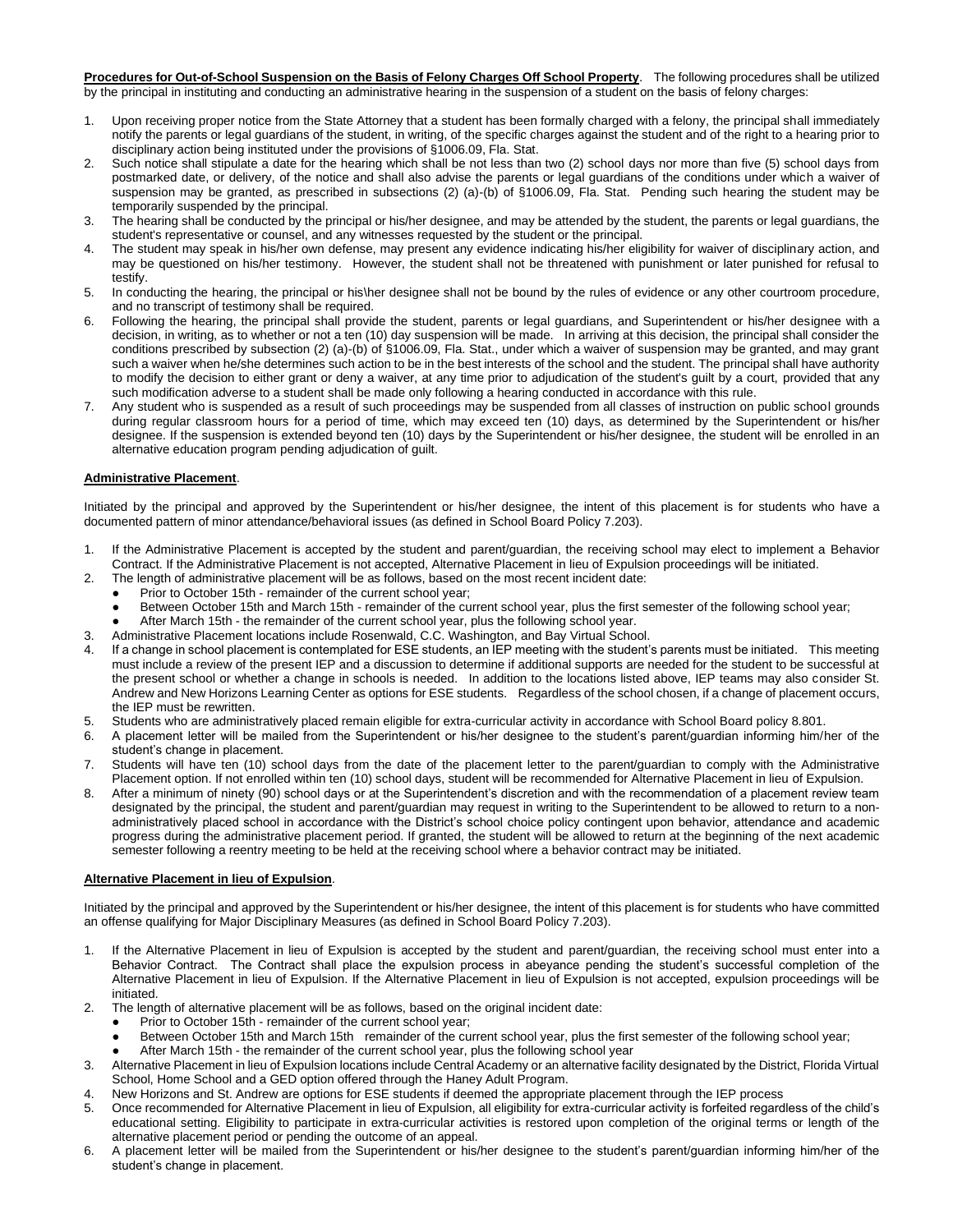- 7. Students will have ten (10) school days from the date of the placement letter to parent/guardian to comply with the Alternative Placement in lieu of Expulsion option. If the student is not enrolled within ten (10) school days, Expulsion proceedings will be initiated.
- 8. After a minimum of ninety (90) school days or at the Superintendent's discretion, the student and parent/guardian may request in writing to the Superintendent to be allowed to return to Bay District Schools contingent upon behavior, attendance and academic progress during the alternative placement period. If granted, the student will be allowed to return at the beginning of the next academic semester following a reentry meeting to be held at the receiving school where a behavior contract must be initiated.

# **Expulsion of Students**.

Initiated by the principal, recommended by the Superintendent to the School Board and approved by the School Board. The intent of this decision is to remove the right and obligation of a student to attend a public school who has committed an expellable offense that threatens the integrity of Bay District Schools or the safety of other students in the school district (as defined in School Board Policy 7.203).

**Procedure for Expulsion**. Whenever possible the principal or his/her designee shall hear the student's defense or explanation of his/her conduct and shall explain to the student his/her reasons for the suspension with a recommendation of expulsion. In any case, the principal or his/her designee shall conduct an investigation into the charges and shall obtain written and signed statements from any witness(es) immediately after the incident. A tape recorder may be used to record any proceedings with parents, legal guardians or students that could lead to a recommendation of expulsion. When a student is recommended for expulsion, the following procedures shall be observed.

- 1. Upon receipt of the notice of suspension and recommendation of expulsion, the Superintendent, if he/she concurs in the recommendation for expulsion, shall notify the parents or legal guardians by certified mail with a return receipt requested or by hand delivery, stating that the School Board will meet at a specified time and place to hear the charges and to act on the expulsion recommendation. The parents or legal guardians shall be fully advised that they will be given an opportunity to appear before the School Board during the hearing. The principal and his/her designee shall also be informed as to the time and place of the hearing. Any student being considered for expulsion shall be accorded due process of law prior to expulsion in the manner provided by § 120.57(2), Fla. Stat. and Section 1.105(3) of these rules.
- 2. When the principal suspends a student and initiates the recommendation for expulsion, the Superintendent may extend the suspension assigned by the principal beyond ten (10) days if such suspension period expires before the next regular or special meeting of the School Board or the following School Board meeting when ample parental notification time is required. Where such an extension of a suspension is made by the Superintendent, he/she shall notify the parent or guardian in writing prior to the expiration of the suspension assigned by the principal. Such notice shall state the period of time for which the additional suspension is made. A copy of the notice of the additional suspension shall be sent to the principal.
- 3. The length of the expulsion period will be recommended by the Superintendent and must be approved by the School Board.
- 4. Once recommended for Expulsion, all eligibility for extra-curricular activity is forfeited regardless of the child's educational setting. Eligibility to participate in extra-curricular activity is restored upon completion of the original terms or length of the expulsion period.
- 5. After completion of the expulsion period, the student will be allowed to return at the beginning of the next academic semester following a reentry meeting to be held at the district office where a written reentry plan must be developed prior to the return of an expelled student to the school program. Each plan is to be developed in cooperation with all parties involved, including the student and parent/guardian.

### **Expulsion Re-Hearing Procedures**.

After a minimum of 180 school days or at the Superintendent's discretion, the student and parent/guardian may request in writing to the Superintendent that he/she recommend to the School Board a modification of the expulsion order based upon the student's behavior and academic progress (if applicable) during the expulsion period. All requests for modification of the expulsion order must go through the Superintendent.

If granted, the student will be allowed to return at the beginning of the next academic semester following a reentry meeting to be held at the district office where a written reentry plan must be developed prior to the return of an expelled student to the school program. Each plan is to be developed in cooperation with all parties involved, including the student and parent/guardian.

### **Discipline of Students with Disabilities**.

For the purpose of this rule a student with disabilities is defined as any student appropriately classified as 504 or Exceptional Student Education and presently placed in an exceptional student education program, excluding gifted. Parental notification of policies, procedures, and student rights regarding discipline of students with disabilities shall be provided, in writing, at the eligibility staffing meeting or when parental consent for 504/ESE placement is documented. Parental safeguards and rights of due process shall, in addition, be observed and followed at all steps in the process. Additional information is available in the "Florida Department of Education District Implementation Guide for Section 504 (504 Guide)" or the "Special Programs and Procedures for Exceptional Students (SP&P)," adopted by the Board pursuant to Section 1.103 and hereby incorporated by reference as a part of the Rules of the Bay County School Board.

### **Suspension of Students with Disabilities**.

The principal may suspend a student with disabilities for a period of time not to exceed ten (10) school days (or an accumulation of ten (10) school days within a school year) without the provision of a free and appropriate public education. Appropriate due process shall be observed, except in emergency situations in which a student's presence poses a continuing danger to persons or property or represents an on going threat of disruption to the academic process.

When a bus incident occurs, a student with disabilities may be suspended from the bus. It is the principal's responsibility to ensure that a bus suspension will not interfere with the student's access to a free and appropriate public education.

Following procedures outlined in the 504 Guide or the SP&P Manual, the school must conduct a functional behavioral assessment and develop a behavioral intervention plan. This must occur no later than ten (10) business days after removing the student for more than ten (10) school days in a school year, If the student has a behavioral intervention plan, the 504/IEP Team shall meet to review the plan and consider modifying the plan to address the behavior.

**Suspension After Accumulation of Ten Suspension Days**. At such time that accumulated suspensions exceed ten (10) days within a school year and a pattern of removal has been determined, the principal shall convene the 504/IEP Team and include the principal or his/her designee. This Team shall review the student's program and conduct a manifestation determination meeting to determine whether or not the student's disability is a precipitating factor in the disciplinary infraction.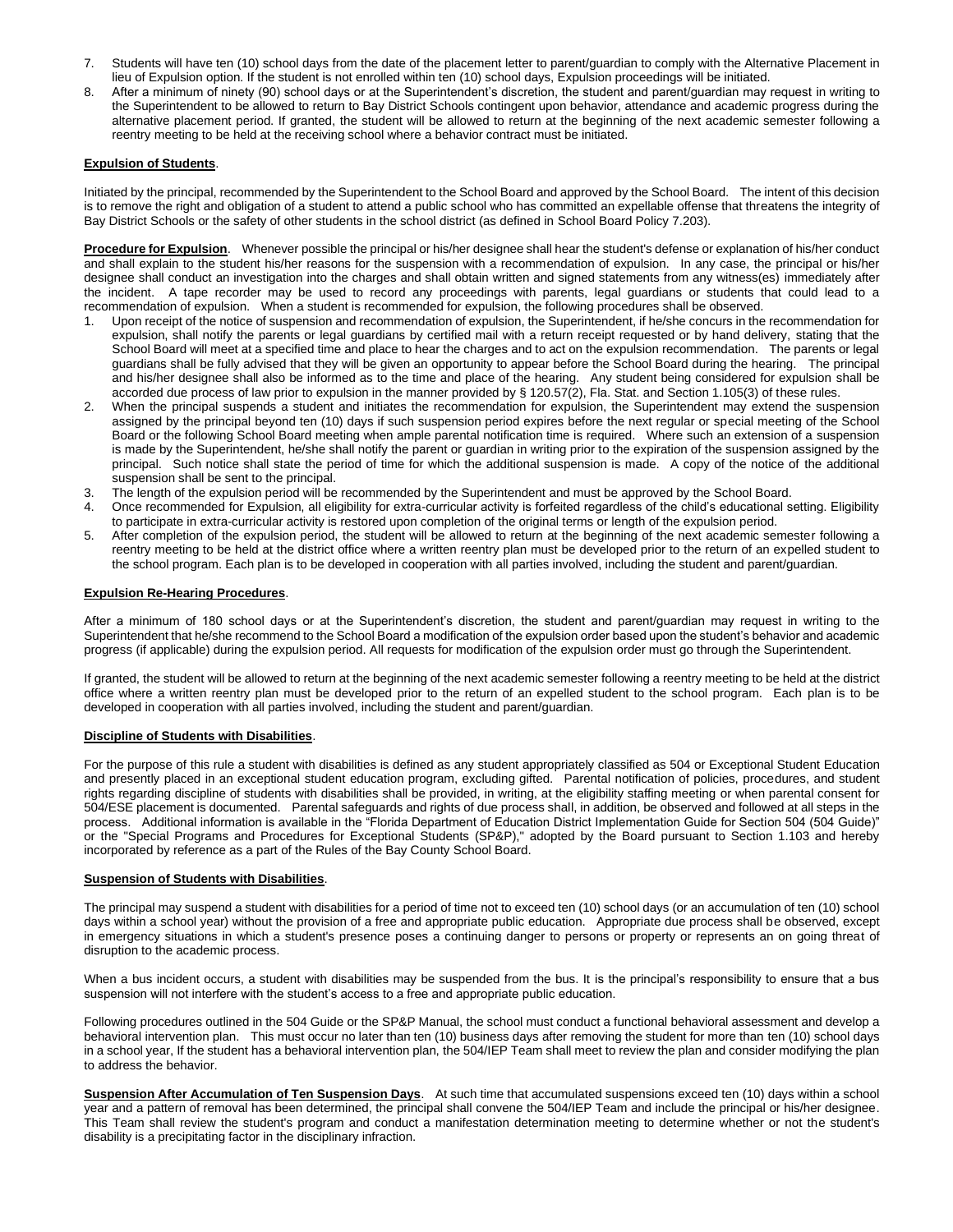If the 504/IEP Team determines that the student's behavior is related to the student's disability, then using procedures outlined in the 504 Guide/SP&P, the Team will amend the student's Plan to address the behaviors.

If the 504/IEP Team determines that the student's behavior is not related to the student's disability, the Team shall document the rationale for this decision in a manifestation determination meeting. In this case, procedures for disciplinary action will follow its regular course of action, as designated in School Board Policy 7.203. Parents must be informed of this decision. In no case will services cease for a student with a disability.

Expulsion of Students with Disabilities. If the student to be expelled is a student with disabilities, the following procedures from the 504 Guide/SP&P must be followed. Instances in which students with disabilities engage in behavior that could warrant expulsion action are described in School Board Policy 7.203.

- 1. Expulsion of an identified student with disabilities constitutes a change in educational placement and may not be an exclusion from educational services.
- 2. When a principal plans to recommend expulsion for a student with disabilities, the Superintendent or his/her designee shall be notified that a 504/ IEP Team meeting will be held. The Team shall meet to determine whether the student's misconduct is a manifestation of his/her disability.
- 3. The 504/IEP Team shall determine the relationship of the student's behavior to the student's disability and amend the Plan to provide the alternative placement and/or programming. In no case may the District cease provision of educational services.
- 4. Policies and procedures for conducting 504/IEP meetings and providing procedural safeguards to parents or legal guardians of students with disabilities consistent with Fla. Admin. Code R. 6A-0331(3) apply to this meeting.
- 5. A copy of these policies and procedures shall be given to parents or legal guardians of students with disabilities at eligibility and 504/IEP manifestation determination meetings.

#### . **Disciplinary Decision Appeal Procedures.**

A disciplinary decision of a teacher may be appealed to the principal. The principal's decision may be appealed to the Superintendent or his/her designee. An electronic copy of the decision and notification of the right to appeal shall be furnished to the student, parents, or legal guardians via Parent Portal. The student, parents, or legal guardians shall have five (5) working days from receipt of notification of the disciplinary decision to appeal.

### **Definitions**:

Administrative Probation. The placing of a student on probation by an administrator, which may include denial of participation in extracurricular activities, and may require the student to maintain frequent contact with a staff member assigned responsibility for monitoring his/her activities.

Bus Expulsion. The removal of district approved transportation privileges for a period of time to be determined by the School Board. During the expulsion period, it is the responsibility of the parent or legal guardian to provide transportation to and from school for the student.

Bus Suspension. Bus suspension is defined as the temporary removal of a student from district approved transportation for a period not to exceed ten (10) school days. During the bus suspension period, it is the responsibility of the parent or legal guardian to provide transportation to and from school for the student.

Counseling. Guidance and written direction given to a student in a conference with teachers, Guidance Counselors, and/or school administrators where problems are discussed and future expectations outlined.

Destructive Device. Any bomb, smokebomb, grenade, mine, rocket, missile, pipebomb, or similar device containing an explosive, incendiary, or poison gas and includes any frangible container filled with an explosive, incendiary, explosive gas, or expanding gas, which is designed or so constructed as to explode by such filler and is capable of causing bodily harm or property damage; any combination of parts either designed or intended for use in converting any device into a destructive device and from which a destructive device may be readily assembled; any device declared a destructive device by the Bureau of Alcohol, Tobacco, and Firearms.

Detention. The assignment during non-classroom time of appropriate work, including work details, for misconduct. When a student is to be detained after school hours, the parents or legal guardians shall be notified. Special transportation arrangements necessitated by student detention are the responsibility of the student, parents or legal guardians.

Electronic cigarette (e-cigarette). Any oral device that provides a vapor of liquid nicotine and/or other substance, and the use or inhalation of which simulates smoking. The term shall include any such devices, whether they are manufactured, distributed, marketed or sold as e-cigarette, e-cigars, e-pipes, or under any other product name or descriptor.

Expulsion. Expulsion is defined as the removal of the right and obligation of a student to attend a public school. An expulsion may not exceed a period of time including the remainder of the school year and one (1) additional year.

Firearm. Any weapon (including a starter gun) which will, is designed to, or may readily be converted to expel a projectile by the action of an explosive; the frame or receiver of any such weapon; any firearm muffler or firearm silencer; any destructive device; or any machine gun. The term firearm does not include an antique firearm unless the antique firearm is used in the commission of a crime.

In School Suspension. Students may be removed from class or classes and assigned to alternative education classes or to other activities on the school campus under the supervision of District personnel.

Out-of-School Suspension. Out of school suspension is defined as the temporary removal of a student from the regular school program and all other school sponsored activities for a period not to exceed ten (10) school days with the student being remanded to the custody of his/her parent(s) with specific homework assignments for the student to complete.

Parental Contacts. Contacts through notes, letters, phone calls or conferences between school personnel and parents or legal guardians.

Possession. Possession is defined as found on a student's person, within his/her control, his/her locker or other storage space or his/her vehicle (regardless of ownership of the vehicle) while parked on school property.

School Environmental Safety Incident Reporting (SESIR). Incidents that are against the law or represent serious breaches of the code of student conduct. This includes those incidents considered severe enough to require the involvement of a School Resource Officer (SRO) or incidents to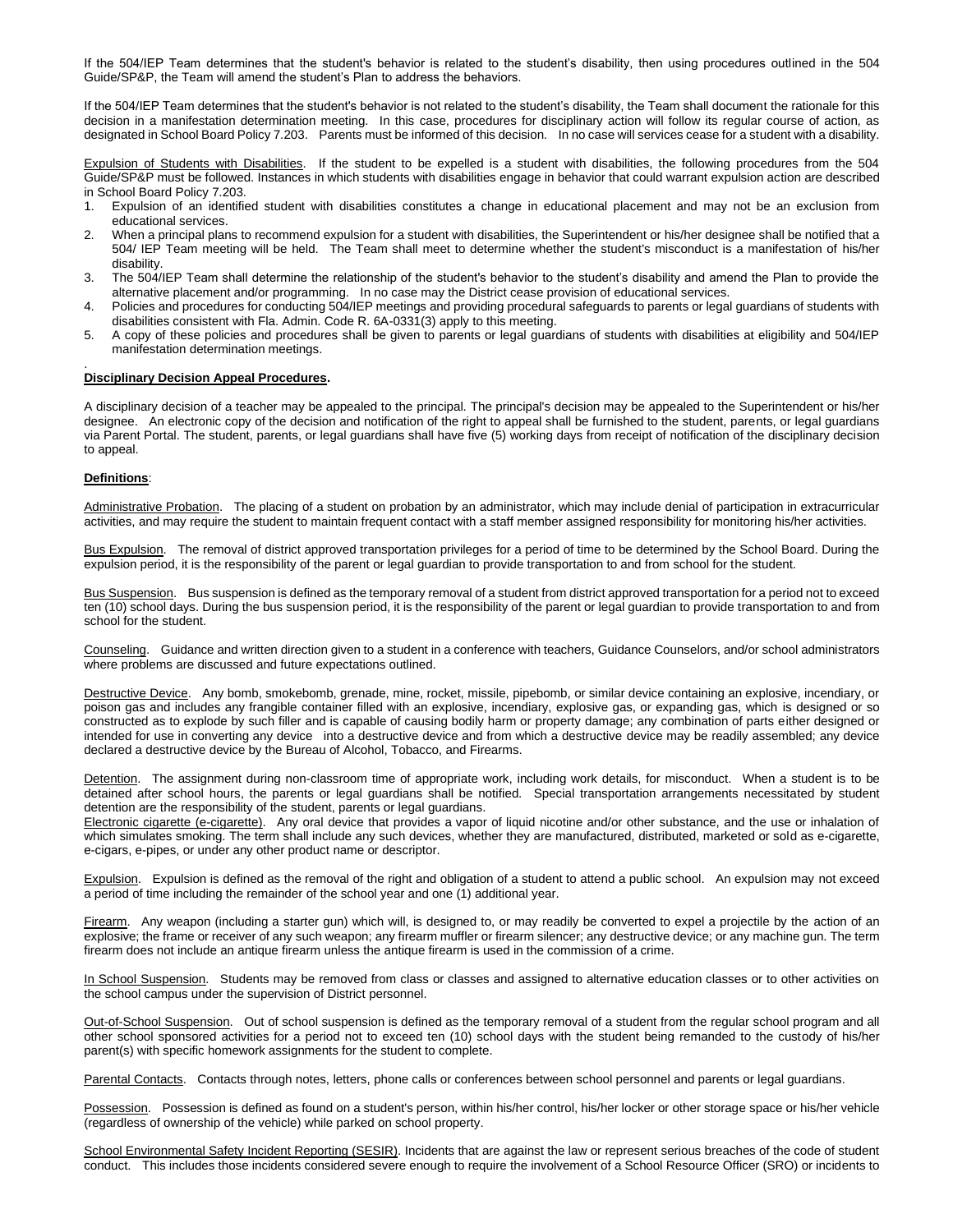be "Reported to Law Enforcement."

Sexual Harassment. Examples of sexual harassment include unwanted sexual advances or propositions, demands for sexual favors in exchange for favorable treatment, unwanted sexually oriented remarks, verbal abuse of a sexual nature, graphic verbal commentary about an individual's body or sexual prowess, coerced sexual acts of assault, physical contact such as grabbing, pinching, or patting unnecessarily, leering, whistling or gestures of a sexual nature.

Verbal Correction. The verbal correction of a student by any member of the school staff for misconduct in the classroom, hallways, on the school grounds, going to and from school, or while attending school sponsored activities.

Weapon. Any dirk, metallic knuckles, slingshot, billie, tear gas gun, chemical weapon, knife, or any other deadly device except a firearm, a common pocketknife with a blade not exceeding 4", a plastic knife, or a blunt-bladed table knife.

# **POSSESSION AND USE OF WIRELESS COMMUNICATIONS DEVICES** (School Board Policy 7.211).

For the purposes of this policy, "personal electronic mobile device" ("PEMD") shall include, but not be limited to, the following: cellular or satellite telephones of any type, pocket PCs, laptops, and personal data assistants ("PDA") owned, used or possessed by a student but shall not include such devices if owned and provided for use by the District.

Beginning 2012–2013, Bay District schools will allow the use of personal electronic mobile devices during specified times. Students will be allowed to bring their own device (BYOD). High schools will be allowed to participate in this initiative beginning with the 2012-2013 school year. Middle and elementary schools will be allowed to use personal electronic mobile devices when wireless infrastructure is available at the school location. BYOD access will be granted only after teachers have participated in BYOD professional development and with the approval of the Superintendent and principal.

It is not mandatory for students to bring their own personal electronic mobile devices. When personal electronic mobile devices are used to enhance student learning in the classroom, students without a PEMD will be provided access to an appropriate digital device. Students who choose to bring their personal electronic mobile devices MUST log in and use BDS filtered wireless network during the school day.

### **NOTE: Students will bring personal electronic mobile devices to school at their own risk. The district WILL NOT be responsible if a phone or other device is lost, stolen, misplaced, damaged, or confiscated. The district WILL NOT be responsible for virus, malware, or other computer related issues associated with connecting to the BDS network.**

Beginning 2012–2013, students may utilize electronic mobile devices in the classroom for educational purposes when the teacher deems appropriate and with a signed AUP on file. While the district encourages students to use electronic mobile devices for educational purposes in the classroom, *high school* students may use these devices during lunch and before and after school. *Middle and elementary* students may use these devices before and after school, not during lunch. All students may use devices in the classroom setting with teacher permission and supervision. Use is STRICTLY prohibited for all students during passing periods due to safety issues.

Use of electronic mobile devices during the school day is a privilege. Adherence to the guidelines below is essential to maintaining an academic environment and the integrity of the classroom.

Teachers that wish to allow students to use mobile devices in the classroom must first participate in professional development opportunities provided by the Bay District Schools Instructional Technology Department.

### **ELECTRONIC MOBILE DEVICE GUIDELINES**

- Using functions on electronic devices that disrupt the educational environment, from within or from outside the classroom, or violates the rights of others, including, but not limited to using the device to cheat, violate school conduct rules, harass or bully staff or students or use their device for unlawful purposes will be subject to disciplinary action; up to and including suspension, expulsion, and being reported to local authorities.
- Cell phone conversations during instruction or class time should take place only under the supervision of staff personnel unless otherwise directed.
- Using any device that permits recording voice or image of another in any way that disrupts the educational environment, invades privacy of others, or is made without prior consent of individuals being recorded is **prohibited**. Also, using any device that permits recording voice or image of another to take, disseminate, transfer, or share audio, images, video, or photos that reveal private parts of the body that are ordinarily covered by clothing is **prohibited**. The possession of pornographic images or video on any electronic device is **prohibited**.
- Students must comply with staff directives, including but not limited to, using appropriate device volume. When in use, devices must be on vibrate or silent mode so that no audible tone is heard.

PEMDs misused in accordance with this policy shall be confiscated from the student and only returned to the student's parent upon notification from the school office. Continued misuse of PEMDs may subject the student to disciplinary action, as determined by the principal. Use of a PEMD will subject the student to the possibility of the imposition of disciplinary action by the school or criminal penalties if the PEMD is used for the purposes of a criminal act.

Parents may request special permission for their student to use cellular or satellite telephones if the parent has requested such use in writing to the school principal and has provided a physician's statement that provisions for immediate medical needs are necessary. If such permission is granted by the principal at the principal's discretion, the cellular telephone will be placed on "vibrate" so not to disturb other students. Misuse of the cellular telephone under these circumstances will subject the student to disciplinary actions, as determined by the principal.